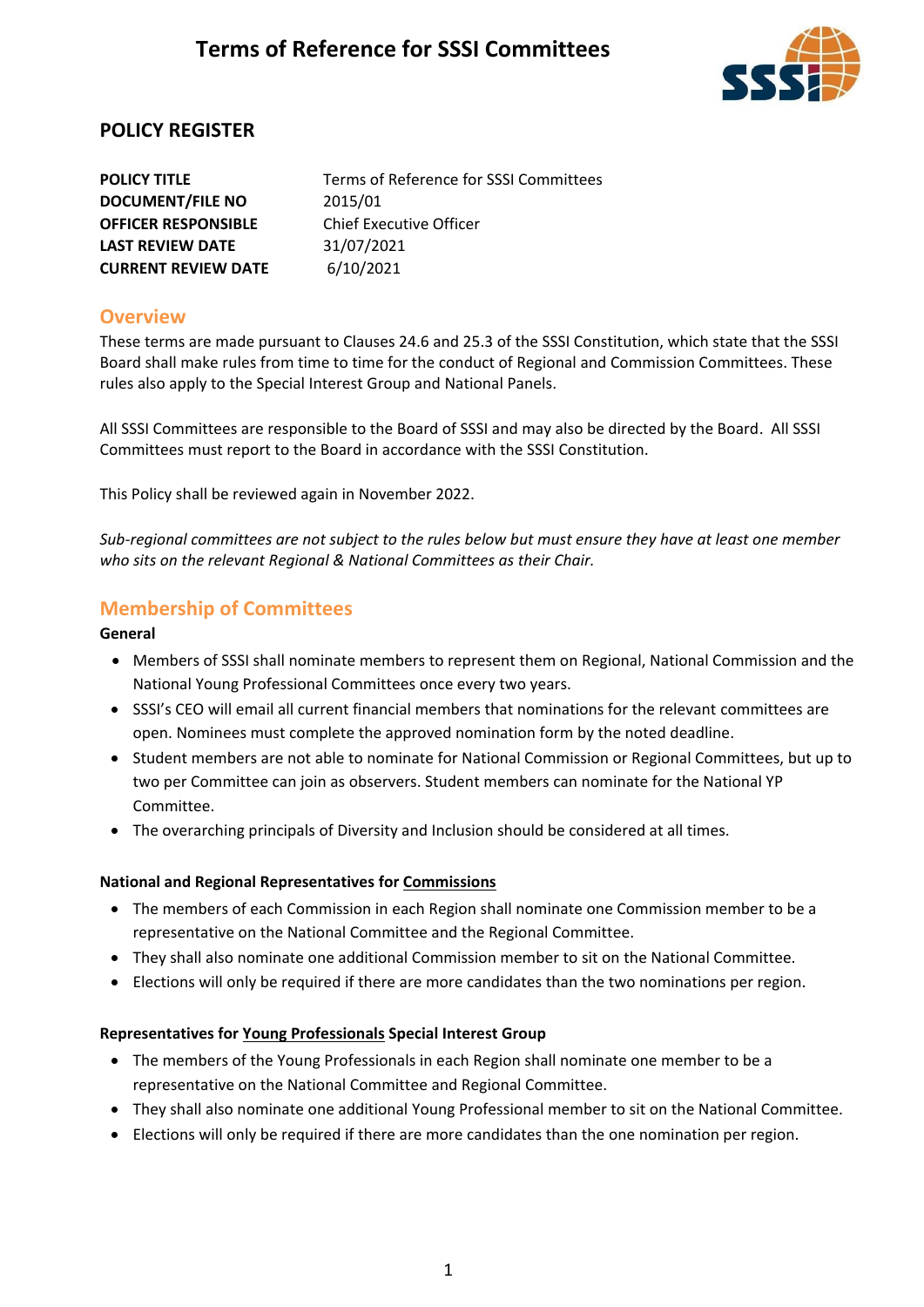

### **Other Regional Representatives**

- The members of the Region will nominate at least two and not more than 10 general members for each Regional Committee (in addition to the Commission & YP representatives).
- For Queensland, the members of the Region must nominate one representative of each Sub-region as Sub-region Chair, to sit on the Regional Committee.



#### **Representatives for Special Interest Groups** *(other than YPs)* **and National Panels**

- There is no formal election period, with calls for nominations happening at establishment and as required.
- There is no maximum limit to the number of Committee members, but at least three members are required as a minimum.
- There is no need for a representative from each region, though it is recommended to have a membership that is diverse if possible.
- General members do not have to be current SSSI members.

#### **Office Bearers**

- The official positions of Chair and Vice Chair, held for two years, are to be elected from within all committees.
- For Permanent and SIG Committees, the Chair and Vice Chair must be current financial SSSI members.
- Office bearers may be elected for a maximum period of two consecutive terms (four years). A former Chairperson may be re-elected to the position after a four-year period has passed since office was held.

### **Meetings**

#### **Attendees**

- Committee members can attend in person or via electronic means (e.g. Zoom).
- The minimum quorum for Committee meetings to take place is three members.
- If a member attends less than half of the meetings in a year, they may be removed from the Committee.

#### **Frequency**

- Meetings should be held bi-monthly, with the schedule set at the beginning of each calendar year, in consultation with staff and Committee members.
- If an urgent matter arises, an extraordinary meeting can be called by the Chair.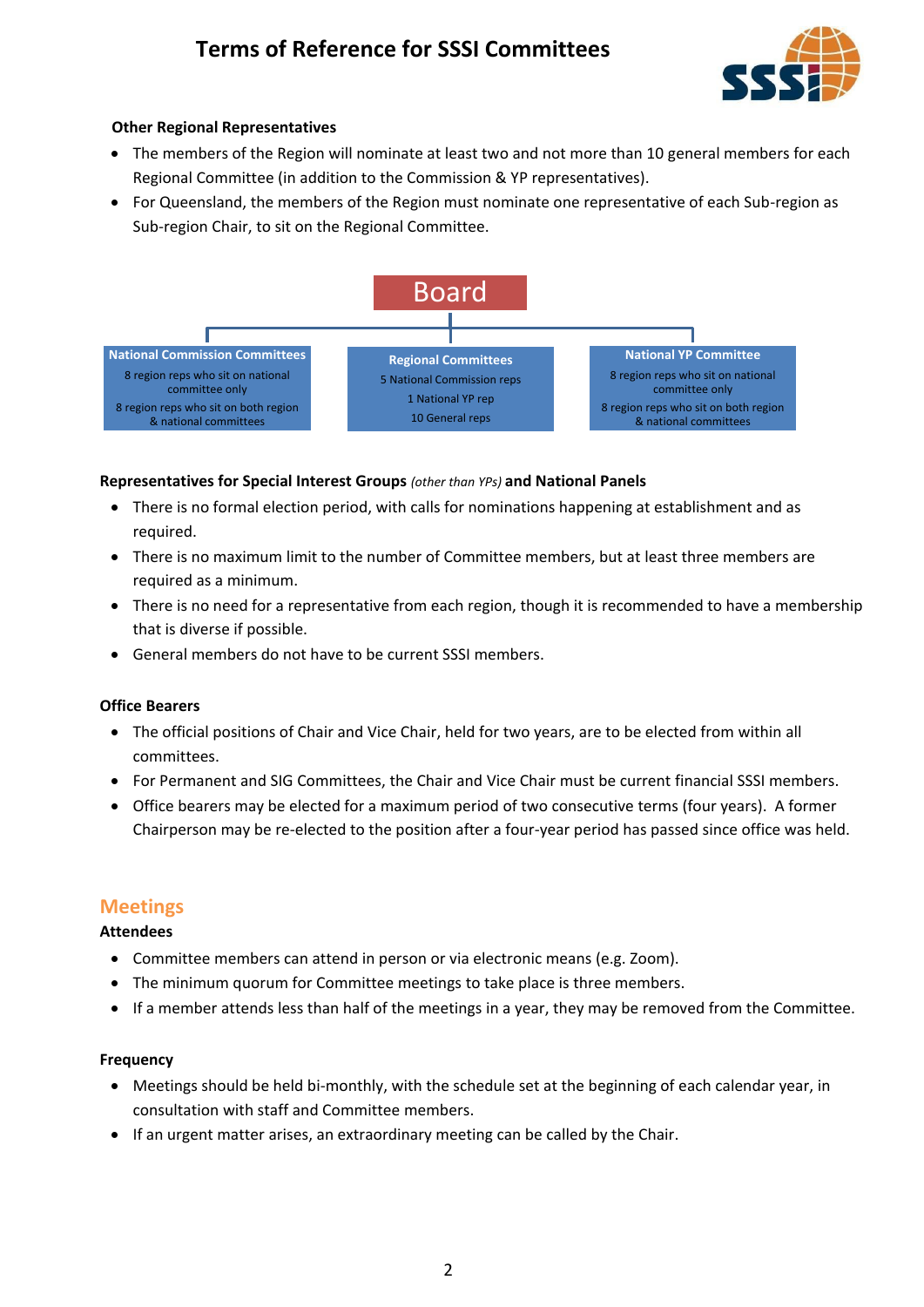

### **Record keeping**

- A meeting report should be saved in the SSSI Sharepoint folder, including at least:
	- o Attendees
	- o Key discussion points and/or decisions *(formal motions or acceptance of previous minutes are NOT required)*
	- $\circ$  Action items
- The meeting report should be taken by the SSSI staff member allocated to be the secretariat for the Committee, unless otherwise agreed between the Committee Chair and the SSSI CEO.
- The meeting report should be prepared and sent to all Committee members within three weeks of the meeting.

## **Reporting**

- National Commission & YP representatives that also sit on Regional Committees should report on National Commission activities to the respective Regional Committee.
- Any commission specific regional activities or issues should be reported to the National Commission via the appropriate representative.
- All Regional, Commission and YP Committees must formally report on their activities to the SSSI Board via the provided template. This should be done bi-monthly at the advised schedule. Should interim issues arise that require the Board's urgent knowledge or involvement, additional reports can be provided.

## **Correspondence**

- Any official correspondence sent on behalf of a Committee must be approved by a staff member before distribution.
- Correspondence prepared and discussions with stakeholders at the sub-committee level must have the approval of the relevant regional chair.

## **Spending**

- Any items of expenditure must have approval from the SSSI CEO prior to commitment.
- Requests for expenditure can be made via the process outlined in the Committee Discretionary Fund policy.

## **Removal of Committee Members**

- Members of a Committee may move a motion to remove a member of the Committee by a majority of votes of the Committee members at a meeting of that Committee with a quorum, for breaches of the Committee Code of Conduct.
- The Committee Member must be given at least 14 days' notice of the proposed motion, be given the opportunity to be heard and afforded natural justice at the Committee meeting or if warranted refer the matter to the Board. If the committee recommendation is removal, Board approval is required.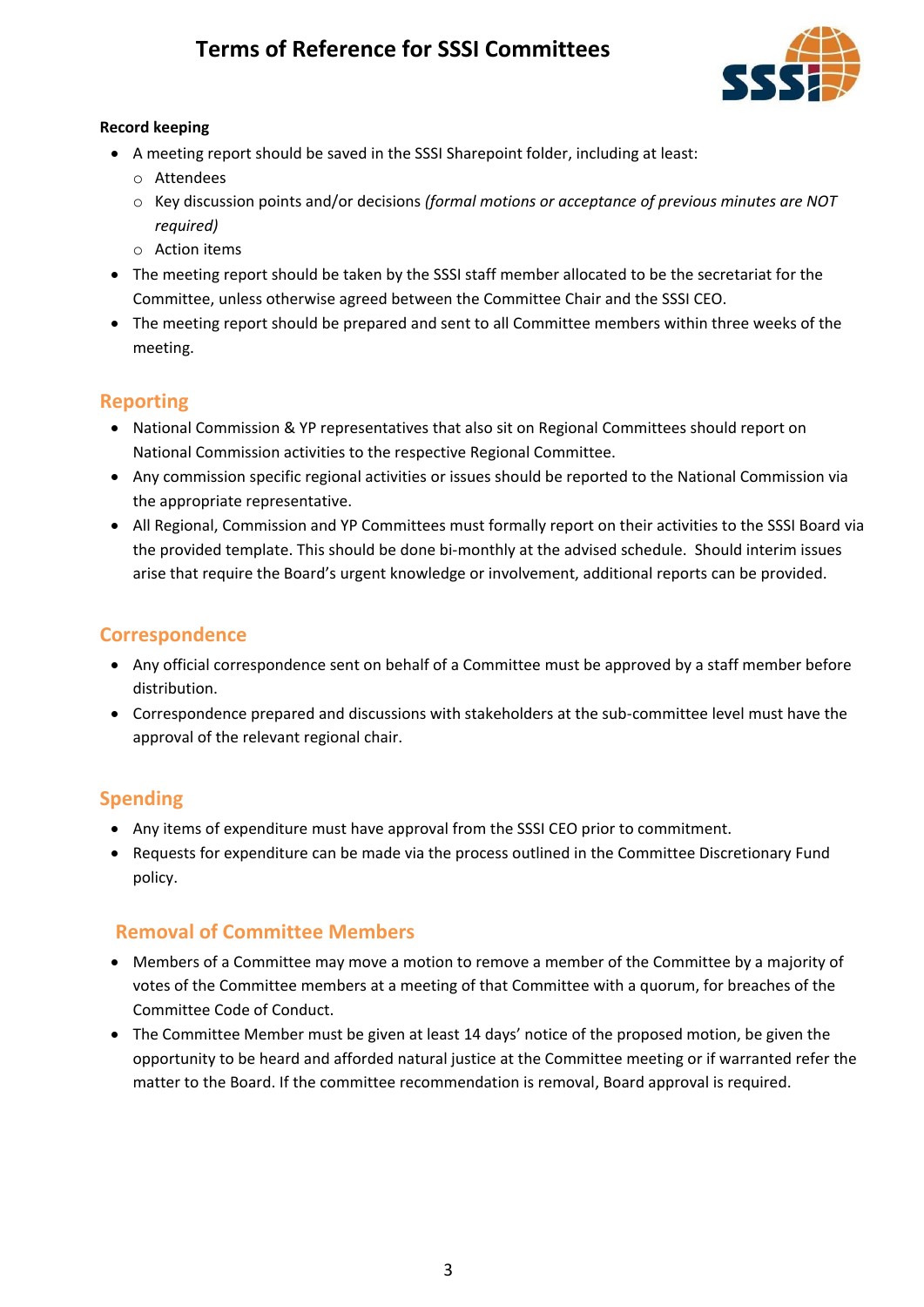

## **Responsibilities**

As a member of a SSSI Committee, it is expected that members:

- o attend meetings regularly
- o contribute to the discussion in a worthwhile way
- $\circ$  volunteer their skills, experience and knowledge to the development and implementation of any agreed programs, campaigns or events, including (but not limited to):
	- i. development of event programs
	- ii. the suggestion of and/or inviting of speakers
	- iii. reviewing abstract submissions for conferences or awards nominations
	- iv. chairing sessions or events
	- v. preparation of project strategies and planning documents
	- vi. review of documentation and processes e.g. certification
- $\circ$  contribute relevant news items to share with the broader membership
- $\circ$  promote the benefits of SSSI membership to colleagues or peers where reasonable and appropriate
- $\circ$  share SSSI events, activities, communications and marketing to colleagues and contacts where appropriate
- o represent the views of members of their relevant Commission, Region or SIG to the SSSI Board and staff
- o provide advice to SSSI staff and the Board on current issues in the region, commission or special interest group.

Committee members or Chairs shall not attempt to manage or direct SSSI staff. SSSI staff have a full workload and are accountable to the CEO for specific outcomes. SSSI staff will in most cases offer assistance as needed to achieve the outcomes of specific committee initiatives.

The SSSI CEO & SSSI President hold final right of decision on all events, communications and activities should there be any disagreement between staff and committee members.

## **Specific Roles & Responsibilities**

In addition to the general responsibilities listed above, each Committee may have more specific goals, responsibilities and areas of focus, dependent on their region or industry. These may change over time, according to new priorities and shifting industry trends.

#### **Engineering & Mining Surveying Commission**

- Ensure the ESP-AP certification program is robust, recognised and relevant to the profession, wider industry and government
- Provide professional development and learning opportunities for engineering and mining surveyors

### **Hydrography Commission**

- Management of CPD requirements of Commission members
- Ensure the Hydrography certification program is robust, recognised and relevant to the profession
- Maintenance of key relationships (through Sustaining Partnerships, MOUs, joint events and committee involvement etc) with:
	- o Australasian Hydrographic Society
	- o Industry suppliers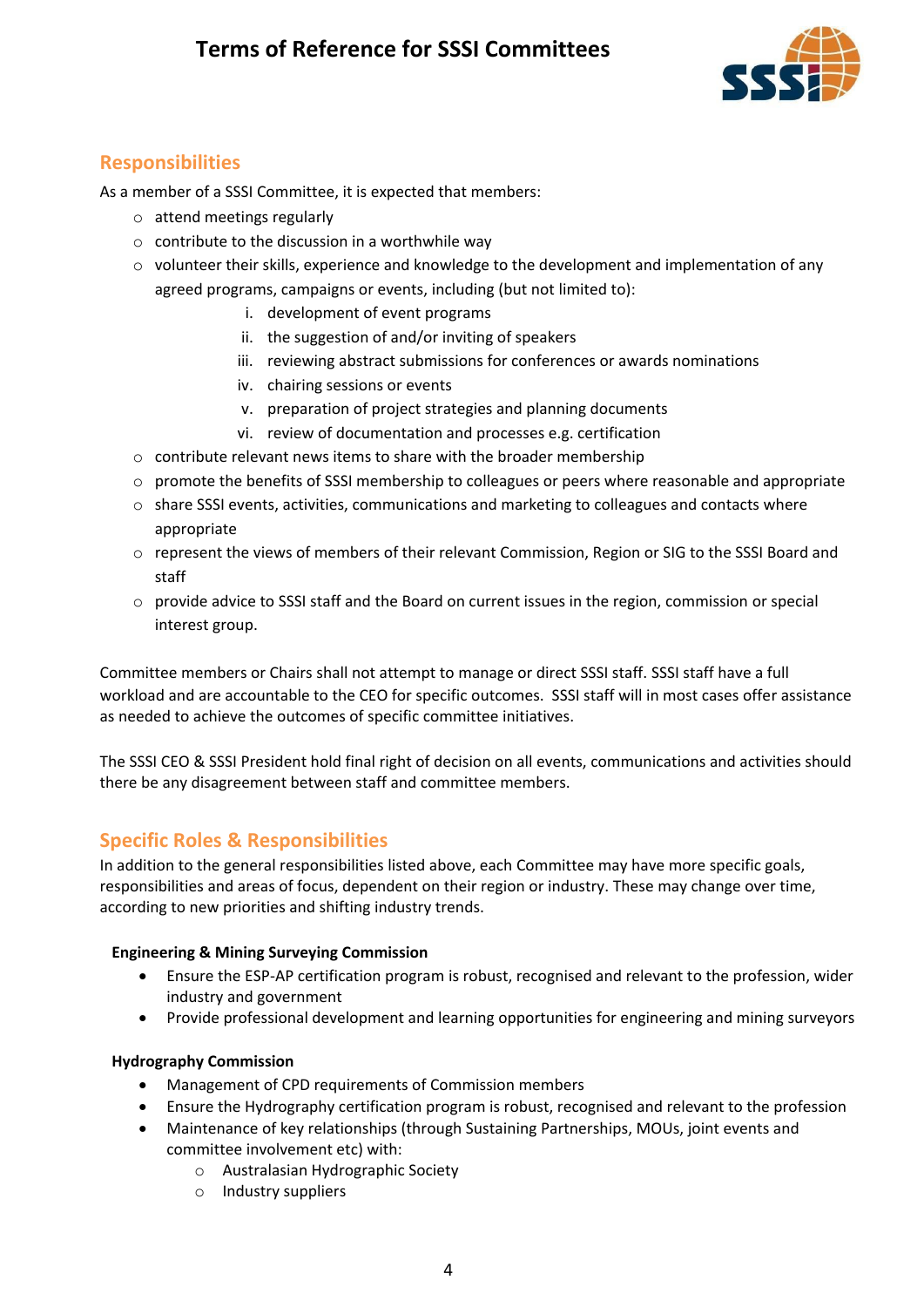

### **Land Surveying Commission**

- Identify opportunities for State and Territory agencies to collaborate on national land surveying issues
	- o Council of Reciprocating Surveyors Boards Australia & New Zealand (CRSBANZ)
	- o Intergovernmental Committee on Surveying & Mapping (ICSM)
	- o Australia & New Zealand Land Information Council (ANZLIC)
	- o National Property Law Reform Alliance (NPLRA)
	- o Property Council of Australia (PCA)
	- o Surveying Taskforce/Life Without Limits & Destination Spatial Qld. (STF/DSQ)
- Develop a Land Surveying certification program that is robust, recognised and relevant to the profession
- Development and maintenance of relationships with key surveying organisations
	- o FIG-Commissions, Working Groups, Forum of Regional Bodies, FIG Young Surveyors Network
	- o IPMS
	- o ILMS
	- o S&SNZ, ASPNG, Fiji.I.S
	- o ASEAN
- Overseas Qualifications Assessment
- Identification and development of topical learning opportunities that are relevant to multiple jurisdictions

#### **Remote Sensing and Photogrammetry Commission**

- Identify opportunities to promote innovation in service delivery
- Ensure the RSP certification program is robust, recognised and relevant to the profession
- Represent members at major national and international meetings and forums
- Highlight and contribute to globally important research agendas through Working Groups

#### **Spatial Information & Cartography Commission**

- Development and maintenance of relationships with key national and international spatial organisations and government agencies
- Ensure the GISP-AP program is robust, recognised and relevant to the profession.
- Identify opportunities for the development of member careers and growth of the industry

#### **Young Professionals Special Interest Group**

- Engagement with students, to encourage
	- o entry into the surveying and spatial sciences field
	- o membership of SSSI
	- o transition of student membership to full membership.
- Organisation of a formal mentoring program for members and non-members
- Ensure relevant YP content and speakers is included in SSSI events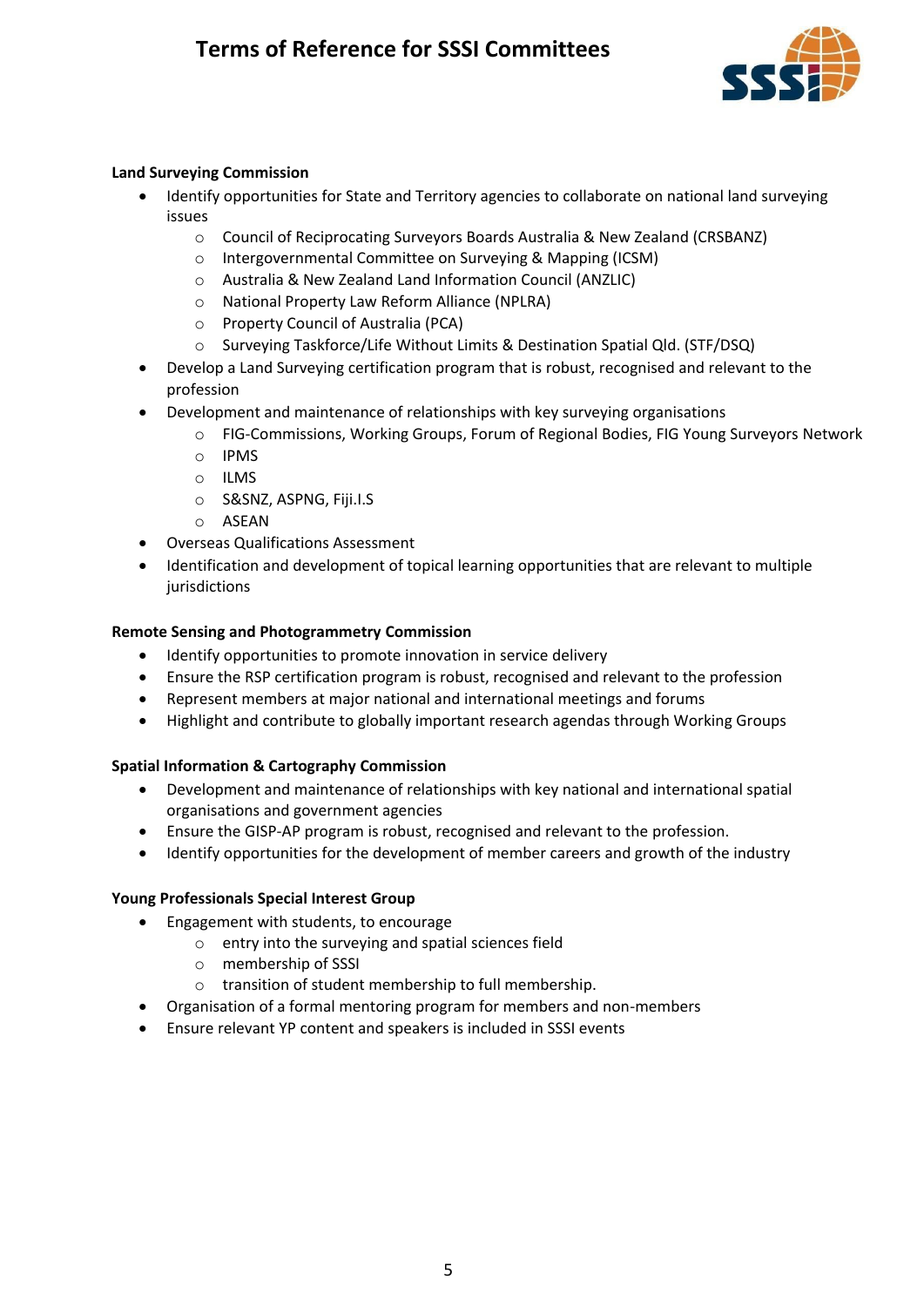

#### **Spatial Digital Twin Special Interest Group**

- Develop a clear value propositions of SDT's, and benefits realisation and value use cases.
- Identify the principles, data frameworks and data governance arrangements, including standards which enable data sharing and use.
- Identify relevant stakeholders in prominent sectors who can champion the collaborative requirements of digital twins.
- Collaborate with the local and global initiatives to enhance the uptake of this technology. These organisations include OGC, ISO the US based Digital Twin Consortium and The Smart Cities Council.
- SDT-SIG to lead or play an active role in the development of SDT standards, ultimately leading to a certification program for both SSSI members and allied professionals who are non members of SSSI.

#### **Disaster Management and Recovery Special Interest Group**

- Provide leadership and coordination for volunteer surveying and spatial information acquisition when a disaster strikes.
- Build a well-coordinated national network of surveying and spatial professional volunteers able to respond to immediate disaster recovery needs.
- Develop a strategy and establish a framework that can stimulate and coordinated volunteer surveying and mapping disaster recovery efforts in the event of future disasters.
- Adopt policies and standards for volunteer data collection that are interoperable with the needs of government and academia.
- Consult with government and academia to determine data needs and priorities on all collaborative projects.

#### **Australian Capital Territory**

- Provide targeted and relevant learning activities to ACT based professionals
- Maintenance of relationships (via Sustaining Partnership, committee involvement etc) with key stakeholders, including the ACT Government.

#### **New South Wales**

- Provision of BOSSI CPD services through operation as a BOSSI ratified organisation, including development of events which attract BOSSI CPD points
- Maintenance of key relationships (through Sustaining Partnerships, MOUs, joint events and committee involvement etc) with:
	- o ISNSW
	- o ACS NSW
	- o Universities and TAFE colleges
	- o Industry suppliers

#### **Northern Territory**

- Attraction and retention of members in the region
- Maintenance of relationships with key stakeholders including the NT Government and local spatial suppliers